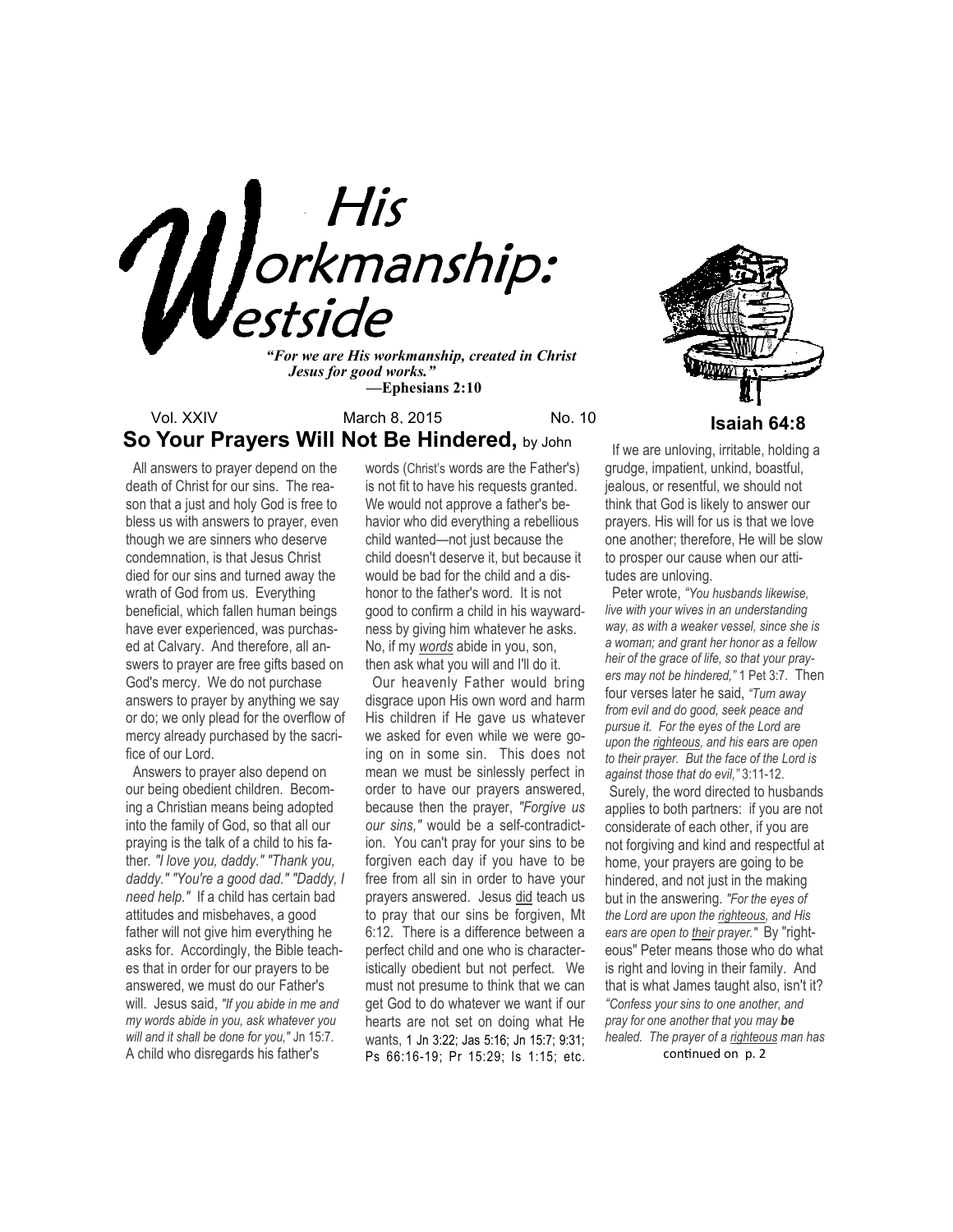#### *continued from p. 1*

*great power in its effects,"* Jas 5:16. Why? Well, that is the way it is between a father and his child. A child who keeps his father's words and does what is right and humbly confesses his sins has clout with his father. He so honors his father's wisdom and goodness by following his ways, that the father feels compelled by his own honor to grant his child's requests. And besides that, he knows that whatever he gives his child will be an investment in righteousness and love.

 God spoke to His wayward people Israel and said, *"When you spread forth your hands I will hide My eyes from you; even though you make many prayers, I will not listen; your hands are full of blood. Wash yourselves, make yourselves clean; remove the evil of your doings from before My eyes; cease to do evil, learn to do good; seek justice, correct oppression; defend the fatherless, plead for the widow,"* Is 1:15-18. Is there anyone here who conducts his business in a way that takes advantage of people, who deceives or exploits others? Is there anyone whose investments or procedures oppress and gouge the fatherless, the widow, the poor, or any disadvantaged people? If so, God's word to you is, *"Even though you make many prayers, I will not listen."* Christian, the answer to your prayers may depend on where your money is invested and how you do your business.

 Two hundred years before Isaiah's time God said to Solomon, *"If My people who are called by My name will humble themselves and pray and seek My face and turn from their wicked ways, then I will hear from heaven and will forgive their sin and heal their land,"* 2 Chr 7:14. The psalmist confirmed in his personal experience: *"I cried aloud to God, and He was extolled with my tongue. If I had cherished iniquity in my heart, the Lord would not have listened. But truly God has listened; He has given heed to the voice of my prayer,"* Ps 66:17-19. Thus, we find it taught in the Old and New Testaments that if a child has certain bad attitudes and misbehaves, a good father will not give him everything he asks for. In order to have our prayers answered, we must be obedient children.

**Peter's Words about Prayer.** Peter mentioned prayer three times in his first letter. First, Peter had a word for husbands about prayer and their relationship with their wives, 3:7. Second, in the very next paragraph, v. 8, he spoke to all believers about being brotherly and kindhearted and humble and not returning evil for evil but instead giving a blessing. To support these admonitions he quoted Psalm 34 in vs. 10–12. Third, in 4:7 he said, *"The end of all things is at hand; therefore, be of sound judgment and sober spirit for the purpose of prayer [literally: for the sake of prayers]."* 

**What Is the Common Thread?** Now what is the unusual common thread running through those three references to prayer? All three teach us not that praying helps us live right, but that living right helps us pray. Now it's true that praying is one of the ways God has appointed to help us live the way we should (cf. Col 1:9–10). But Peter's point in every one of these texts is that it's true the other way around: God has appointed a way for us to live which will help us pray. There are ways to live that hinder prayers, and there is a way to live that helps prayer. **Right Living Helps Our Praying.**  Let's look at these similarities again and ask, "what is Peter telling us about how living helps praying?" **How Husbands Live with Their Wives.** The first one in 3:7 tells husbands that there is a way to live with their wives that can clog their prayers, and a way to live with their wives that will help their prayers. If a man wants his prayers to be helped and not hindered he has to live with his wife in a certain way. There has to be an effort to understand her so as to know her needs. There has to be a special so-

licitousness of her weaknesses and

what she especially needs from him. There has to be a recognition that she is a fellow heir of the grace of life and an accompanying bestowal of honor rather than any belittling or demeaning. When husbands live like this (with understanding, tender care, and honor), their prayers will not be hindered. If they do not live like this, their prayers will be hindered.

 Here's how one good commentary put it: "*So concerned is God that Christian [sic] husbands live in an understanding and loving way with their wives, that He 'interrupts' His relationship with them when they are not doing so. No husband should presume to think that any spiritual good will be accomplished by his life without an effective ministry of prayer. And no husband may expect an effective prayer life unless he lives with his wife 'in an understanding way, bestowing honor' on her. To take the time to develop and maintain a good marriage is God's will; it is serving God; it is a spiritual activity pleasing in His*  sight," Wayne Grudem, 1 Peter, p. 146. There is a way to live with wives that clogs prayers and ruins spiritual impact. And there is a way to live with wives that frees prayers and helps empower spiritual impact. **How All Believers Live.** Second,

Peter goes on in vs. 8-9 to call all of us, not just husbands, to be sympathetic, and brotherly-affectioned, kindhearted, and humble, and not to return evil for evil but to bless those who are unkind to us. Then he gives a reason for why we should live like this from Psalm 34; in v. 12 the reason comes to a climax with the same argument as in 3:7, namely, prayers are hindered if you don't live this way. God has a special openness to the prayers of those who pursue peace and whose lips are pure and who don't use guile (deceit). *"For the eyes of the Lord are upon the righteous, and his ears attend to their prayer, but the face of the Lord is against those who do evil,"* v.12. God listens to the prayers of those who live like this: they keep their

continued on p. 3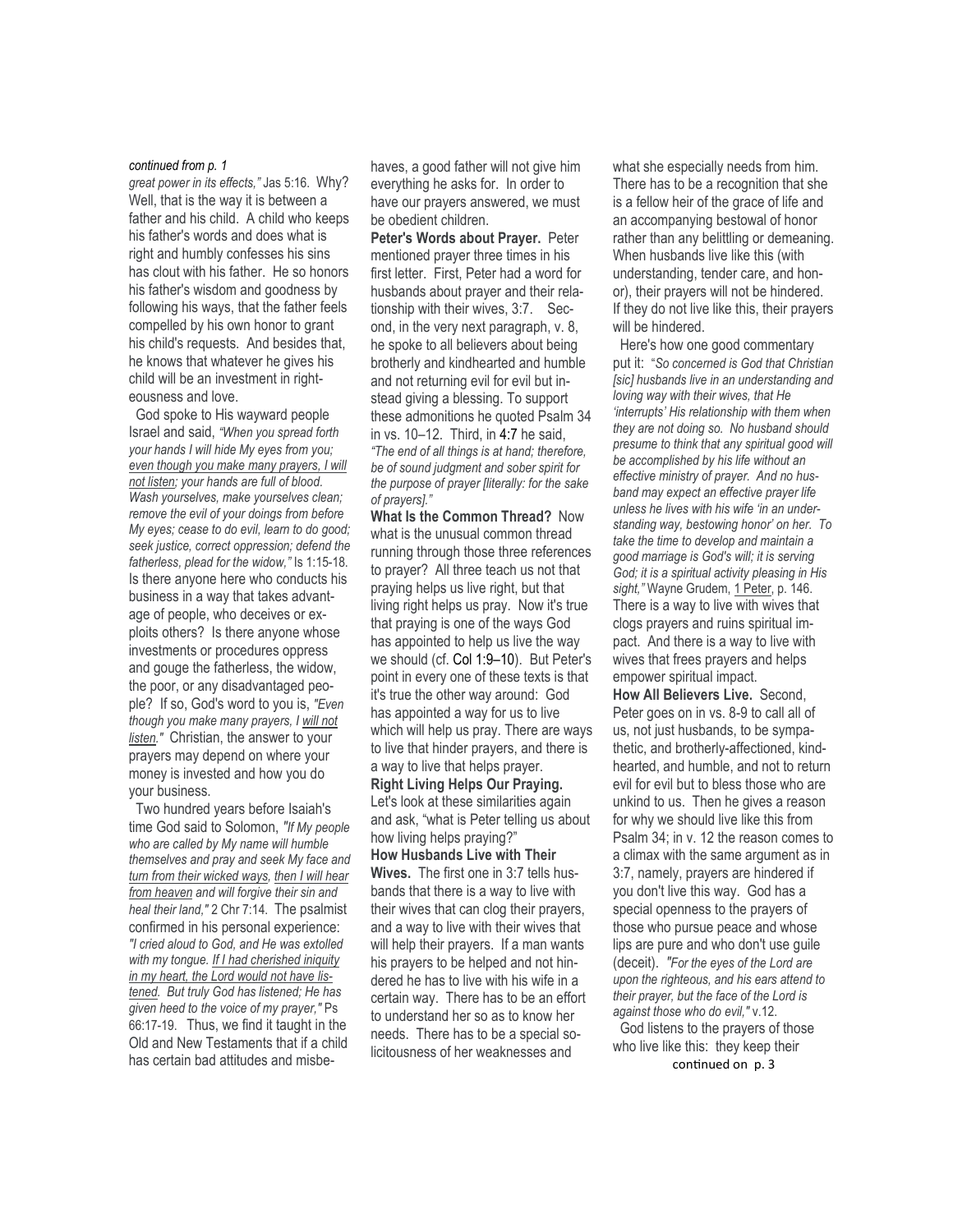

**in 2015** "Create in me a clean heart, O God, and renew a steadfast spirit within me." —Ps 51:10

**Hindered Prayers***, from p. 2*  tongue from evil, refrain from guile, seek peace, do righteousness. So here again Peter is telling us how to keep our prayers from being hindered. It's the same thing Jesus was teaching in the Lord's Prayer when He told us to pray, *"Forgive us our sins as we forgive those who sin against us,"* Mt 6:12. Not forgiving those who repent will clog our prayers. That's Peter's point, too. There is a way to live that hinders our prayers and a way to live that helps our prayers.

**Special Endeavors We Can Make**. Third, in 4:7 he says that there are special endeavors we can make so that our prayers will be helped and not hindered: "*The end of all things is at hand; therefore, be of sound judgment and sober spirit for the sake of prayers."*  Two things: first, be of sound judgment for the sake of your prayers; second, be of sober spirit for the sake of your prayers. In other words, there is a way to think and live that will hinder your prayers and a way to think and live that will help your prayers. **The Truth from These Texts.** So there is a doctrine—a Biblical truth that we can now state with great confidence from these texts: Christians must endeavor to live in a way that does not hinder their prayers. It has three parts:

1. It implies that prayers can be hindered. Our prayers can be clogged, blocked.

2. What blocks prayer is often our lives—the way we live, the way we relate to wives or husbands or kids or

# Discipleship Here At Home

parents or colleagues or neighbors. 3. Opening the way of prayer to God involves a conscious endeavor. In each of these texts Peter is telling us to resolve to do something so that our prayers will not be hindered. In other words a free, open, real, satisfying life of prayer is not automatic. It doesn't just happen to you while you are passive. If it did, these three texts would be pointless. Your prayers in 2015 depend in part—under God and His enabling grace, 1 Cor 15:10—on how you choose to live at home and at work and in your private life of solitude. So another way to state the doctrine: do whatever you must do so that your prayers are not hindered. Form the resolution right now in your heart that you will not be passive about your prayer life this week, that you will take some active steps to make it good. **Why Does It Matter?** You don't want your prayers to be hindered because hindered prayers mean that you are not connecting with God and that God himself starts to seem distant and unreal.Now, for an unbeliever who has never known a peaceful, personal walk with God, that would not be so unusual. Unless the Holy Spirit is at work in their lives, they have deadened themselves to Him. But for a person who has known God, loved Him, and tasted the sweetness of peace and fellowship and a sense of being right with God, nothing is more terrifying than the growing feeling that God does not seem to be there anymore.

• To wake up in the morning or to go to bed at night and to lie there and stare at the ceiling and feel, *"It's not real. He's not listening."* 

• To feel like all the bolts in your mind are coming loose. Your thoughts won't hold still long enough to focus on anything, let alone God; there's an uneasy rattling and slipping of instability. continued on p. 4

**PRAY FOR healing, protection, help** \* \***Ed Fink**—prostate cancer; treatment for brain tumors **Pat Wilkes—surgery recovery for torn shoulder** tendon

**Psandra Perry—possible kidney failure, may** \***Megan Sangellino**—Lasik eye surgery recovery \***Bill Dennis**—moved to Bear Creek Rehab Ctr, 150 Spring St, Morrison 80465, 720-550-4695 following infected knee drainage; pseudo-gout need dialysis or transplant; heart valve issues recently diagnosed; neuropathy from diabetes \***Kaylee Chavez**—age 10, at St. Jude's in Memphis for brain cancer treatment; donate at www.youcaring.com, type her name at top \* **Judy Strand**—to schedule heart valve surgery Mon; hep C; approved for liver transplant \***Mark Campbell**—in hospital last wk, Gr Junction \* **Chris Bennett**, former member—all tools for biz stolen; recovering from fall, fractured pelvis \* **Buford Wrather**, **Cheryl Reames's** dad—stroke, complicated by Parkinson's; in CO Springs \***Sylvia Chapman, Brett**'s grandmother third stage pancreatic cancer; chemo \***Judy Sartin**—cold; rotator cuff injury; spinal stenosis; arthritis

\***Brittany Tope**'s mother—breast cancer in spine; pain in broken ribs which tumor has injured; grandmother—on dialysis

\***Kim Howell**'s niece **Tonya Robison**—delivered 32-week, 2 lb, 5 oz **Malachi Taylor Robison** Fri; he will be in NICU in Louisville, KY, at least a month \***Kenny Boyd**'s coworker **Kim Phillips**—asks our prayers for heart problems

**Rick Robbins**, friend of Howells—brain surgery *+#+#+#+#+#+#+*  **CHRONIC CONDITIONS** 

**Logan Corray; Addison Tope; Christian Harrod; Rocco Jr; Tim Huelsman**—asthma **Nell Free—**pacemaker, heart; back pain **Autumn Hadders—**epilepsy; celiac disease **Jonathan Hadders**—RA **Danielle Huelsman**—vertigo, CV syndrome **Hannah Huelsman**—polycythemia, thickening of blood; heart murmur, acid reflux, chest pain

**Kirk Johnson—**MS **Menards—**aging; **Lloyd**, diabetes, weak; **Virginia,** macular degeneration; high BP **Cheryl Reames**—diverticulitis; fibromyalgia **Lynda Szymanski**—COPD, lung weakness

"The function of prayer is not to influence God, but rather to change the nature of the one who prays.'

―Søren Kierkegaard